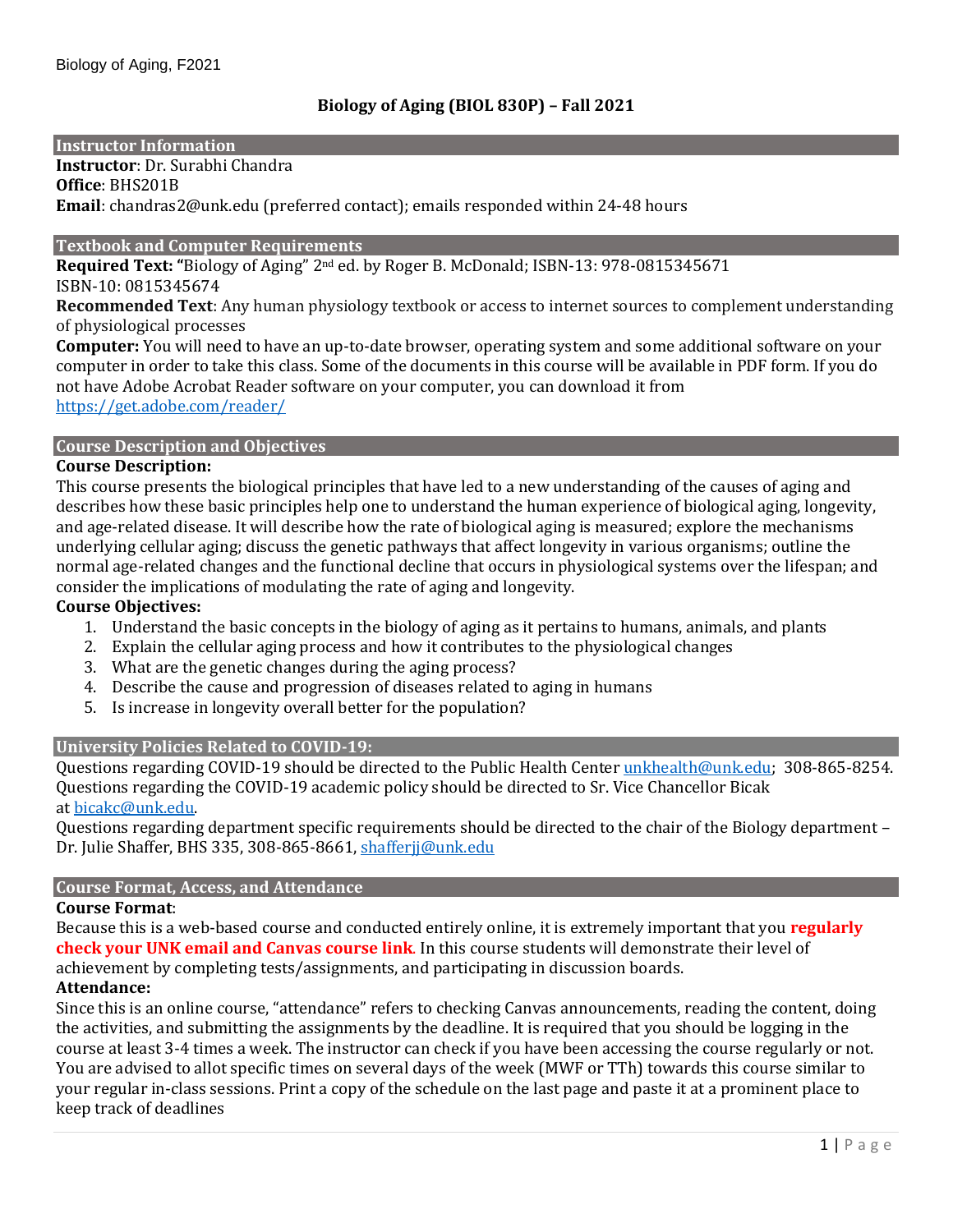## **Course Design**

The course is outlined in the form of modules. Each module will entail reading the textbook chapters, watching the lecture videos posted on Canvas, reading additional resources, and participating in a quiz. In addition to the quizzes, there will be one mid-term exam and a comprehensive final exam during the semester. The details on these will be provided as per their schedule.

- **Modules:** There will be three modules in this course which are categorized based on the content covered. You will be able to access only one module at a time, and will not be graded for the previous module if the deadline is over.
- **Lecture Videos**: The lecture videos will be posted on Tuesday of each week by 8 am.
- **Quiz**: Topics covered in the quiz will be announced on Canvas (Schedule on the last page). Content would include chapters covered in the week and additional reading materials provided in Canvas. Quizzes will open on Friday @ 8 am until Tuesday @ midnight.
- **Lecture Exams**: Exams will be online and take-home, which should be submitted before the deadline listed on the schedule. Final exam will be comprehensive covering all content taught during the semester. These will be submitted through turnitin link on Canvas.

## **Course Communication**

**Announcements:** Announcements will be posted in Canvas when you log in. Please make sure to check them regularly, as they will contain important information regarding assignments, or class concerns. **Discussion Board**:

- *Original Post* Please read the material assigned, and respond to the question posted. You can create your own post by clicking on "create new thread" once you access the forum. The length of the post must be **minimum of 250-300 words** with critical and thoughtful explanation of the topics. You will be working in groups (created by the instructor) when posting in the discussion board.
- *Reply to Postings* There will be a minimum of 2 responses that you are required to provide on other students' postings. These responses should not be limited to one word such as "bravo", "nice" or use internet lingo (LOL, ROFL etc.). Typical responses should be at least 2-3 sentences after carefully analyzing the post and providing your inputs.
- *Grading*  Grading rubric for discussion boards will be provided on Canvas. Each original post will be worth 7 points and responses will be 3 points (each response 1.5 points). Original post MUST be submitted by Friday before the due date, and the responses will be due by the deadline.

| <b>Grades</b>             |                                                                                     |
|---------------------------|-------------------------------------------------------------------------------------|
| Discussion board postings | $35$ points = 3 forums (10 points each) + Introduction (5 points)                   |
| Syllabus Quiz             | 10 points                                                                           |
| Quizzes                   | 100 points = 12 quizzes $(10 \text{ points each}) - 2$ lowest $(10 \text{ points})$ |
| Mid-term Exam             | 75 points                                                                           |
| Final Exam (cumulative)   | 150 points                                                                          |
| Total                     | 370 points                                                                          |

Grades will be assigned as follows:

| $\circ$ 100 – 90%               | $\sigma_{\rm{max}}$             | A grades (>98% = A+; 97-92% = A; 91-90%= A-)                         |
|---------------------------------|---------------------------------|----------------------------------------------------------------------|
| $\circ$ 89 – 80%                | $\sim 100$                      | B grades $(89-88\% = B +; 87-82\% = B; 81-80\% = B -)$               |
| $\circ$ 79 – 70%                | $\frac{1}{2}$ and $\frac{1}{2}$ | C grades $(79-78\% = C^{2} + T^{2} - T^{2}) = C$ ; $71-70\% = C^{-}$ |
| $\circ$ 69 – 60% –              |                                 | D grades $(69-68\% = D + 67-62\% = D; 61-60\% = D)$                  |
| $\circ$ 60% and lower – F grade |                                 |                                                                      |
|                                 |                                 |                                                                      |

Grades will be converted to the closest integer (e.g. 94.5% would become 95%, but 94.4% would be 94%)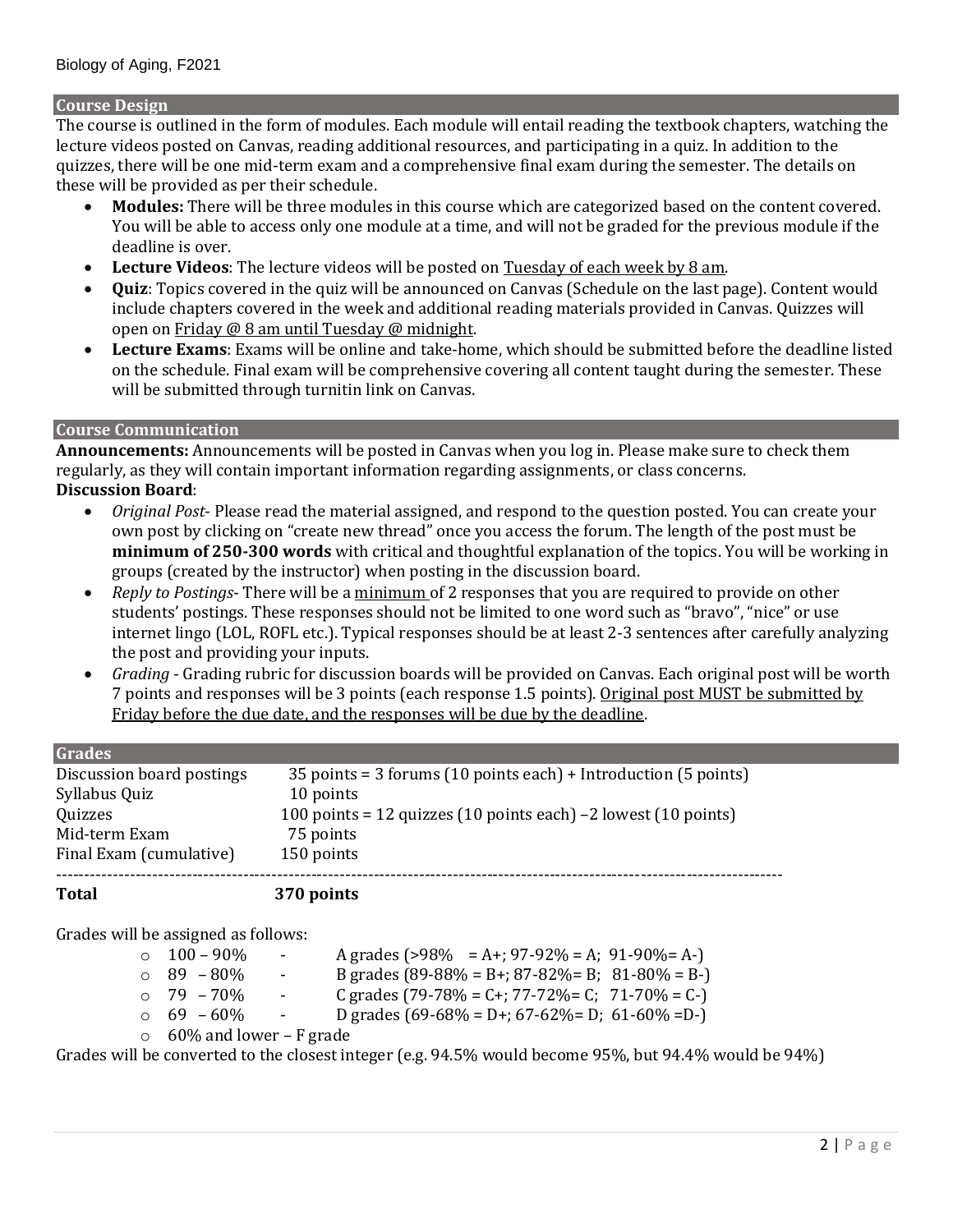### **Other Course Policies**

**Late Work**: Late work will not be accepted. If you have an extenuating circumstance, please contact me before the assignment/work is due to make alternate arrangements. I will require documentation in such cases. **Receiving an Incomplete:** An incomplete ("I") is issued only if circumstances beyond your control (for example, hospitalization during finals week) prevent you from completing the required work for the class by the end of the semester. The circumstances preventing you from finishing the class must have arisen *after* the withdraw deadline. An incomplete grade will give you an *extension* to complete outstanding work only; it is *not* an opportunity to "start over" in the class. A contract must be signed detailing a timeline for completing the work, and all outstanding work must be completed within one year or the "I" grade *automatically* converts to a failing "F" grade. The conversion of an incomplete grade to a failing grade is university policy and is not within the control of instructor.

#### **Ethics and Behavior**

You should be following the highest ethical, academic, and professional standards. The University's Academic Integrity policy is listed in Article VI of the Student Handbook. UNK Student Handbook or [\(http://www.unk.edu/offices/reslife.aspx?id=2402\)](http://www.unk.edu/offices/reslife.aspx?id=2402). Use of proper language and maintaining appropriate decorum is expected during the course. Discussion boards will be moderated and any use of abusive/foul language will be dealt strictly and can result in expulsion from the university.

## **Copyright and Plagiarism Policy**

All lecture videos and additional contents posted in this course is subjected to copyright restriction. Work CANNOT be used, adapted, copied, or published without the instructor's permission. Plagiarism from peers or from other sources is not acceptable, and will be subjected to a grade penalty.

#### **Students with Disabilities**

It is the policy of the University of Nebraska at Kearney to provide flexible and individualized reasonable accommodation to students with documented disabilities. To receive accommodation services for a disability, students must be registered with the UNK Disabilities Services for Students (DSS) office, 175 Memorial Student Affairs Building, 308-865-8214 or by emai[l unkdso@unk.edu](mailto:unkdso@unk.edu)

## **UNK Statement of Diversity & Inclusion:**

UNK stands in solidarity and unity with our students of color, our Latinx and international students, our LGBTQIA+ students and students from other marginalized groups in opposition to racism and prejudice in any form, wherever it may exist. It is the job of institutions of higher education, indeed their duty, to provide a haven for the safe and meaningful exchange of ideas and to support peaceful disagreement and discussion. In our classes, we strive to maintain a positive learning environment based upon open communication and mutual respect. UNK does not discriminate on the basis of race, color, national origin, age, religion, sex, gender, sexual orientation, disability or political affiliation. Respect for the diversity of our backgrounds and varied life experiences is essential to learning from our similarities as well as our differences. The following link provides resources and other information regarding D&I:<https://www.unk.edu/about/equity-access-diversity.php>

#### **Students Who are Pregnant**

It is the policy of the University of Nebraska at Kearney to provide flexible and individualized reasonable accommodation to students who are pregnant. To receive accommodation services due to pregnancy, students must contact Cindy Ference in Student Health, 308-865-8219. The following link provides information for students and faculty regarding pregnancy rights. [http://www.nwlc.org/resource/pregnant-and-parenting-students-rights](https://urldefense.proofpoint.com/v2/url?u=http-3A__www.nwlc.org_resource_pregnant-2Dand-2Dparenting-2Dstudents-2Drights-2Dfaqs-2Dcollege-2Dand-2Dgraduate-2Dstudents&d=DwMFAg&c=Cu5g146wZdoqVuKpTNsYHeFX_rg6kWhlkLF8Eft-wwo&r=BJkIhAaMtWY7PlqIhIOyVw&m=RgBL3s2VNHfvD5ReMK2q_PhwYU8dbEt1vxs1BO4WkpQ&s=MmB91XAzaW-E7UPMXPGx9tWJQbTWJYyYzM8gLjhEzQ0&e=)[faqs-college-and-graduate-students](https://urldefense.proofpoint.com/v2/url?u=http-3A__www.nwlc.org_resource_pregnant-2Dand-2Dparenting-2Dstudents-2Drights-2Dfaqs-2Dcollege-2Dand-2Dgraduate-2Dstudents&d=DwMFAg&c=Cu5g146wZdoqVuKpTNsYHeFX_rg6kWhlkLF8Eft-wwo&r=BJkIhAaMtWY7PlqIhIOyVw&m=RgBL3s2VNHfvD5ReMK2q_PhwYU8dbEt1vxs1BO4WkpQ&s=MmB91XAzaW-E7UPMXPGx9tWJQbTWJYyYzM8gLjhEzQ0&e=)

## **Reporting Student Sexual Harassment, Sexual Violence or Sexual Assault**

Reporting allegations of rape, domestic violence, dating violence, sexual assault, sexual harassment, and stalking enables the University to promptly provide support to the impacted student(s), and to take appropriate action to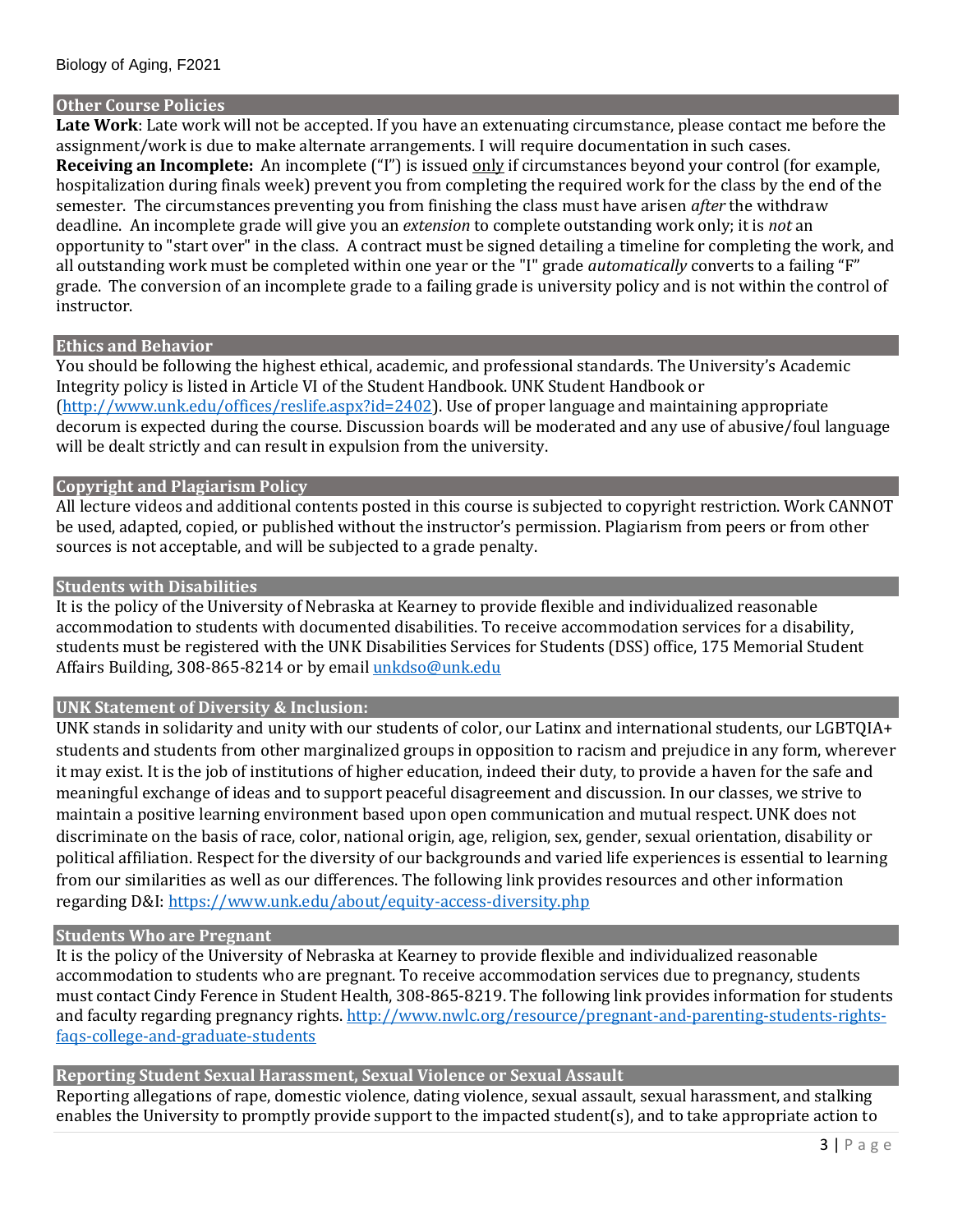## Biology of Aging, F2021

prevent a recurrence of such sexual misconduct and protect the campus community. Confidentiality will be respected to the greatest degree possible. Any student who believes she or he may be the victim of sexual misconduct is encouraged to report to one or more of the following resources:

**Local Domestic Violence, Sexual Assault Advocacy Agency** 308-237-2599

**Campus Police (or Security)** 308-865-8911

**Title IX Coordinator** 308-865-8655

Retaliation against the student making the report, whether by students or University employees, will not be tolerated.

If you have questions regarding the information in this email please contact **Mary Chinnock Petroski, Chief Compliance Officer [\(petroskimj@unk.edu](mailto:petroskimj@unk.edu) or phone 8400).** 

## **Veterans Services:**

UNK works diligently to support UNK's military community by providing military and veteran students and families with resources and services to help them succeed. Veterans Services assists with the GI Bill process and acts as a liaison between the student and the Veterans Administration. If you need assistance or would like more information, please contact Lori Weed Skarka at 308-865-8520 or [unkveterans@unk.edu.](mailto:unkveterans@unk.edu)

## **Additional Resources**

**Tech Support:** Available through email at [unkhelpdesk@unk.edu](mailto:unkhelpdesk@unk.edu) or phone 308-865-8363.

**Learning Commons:** UNK provides student services for proof reading your documents. To submit papers online for Learning Commons' writing tutors to review, [click here.](http://www.unk.edu/offices/learning_commons/writing-center/index.php) A tutor will respond within three days, not counting weekends.